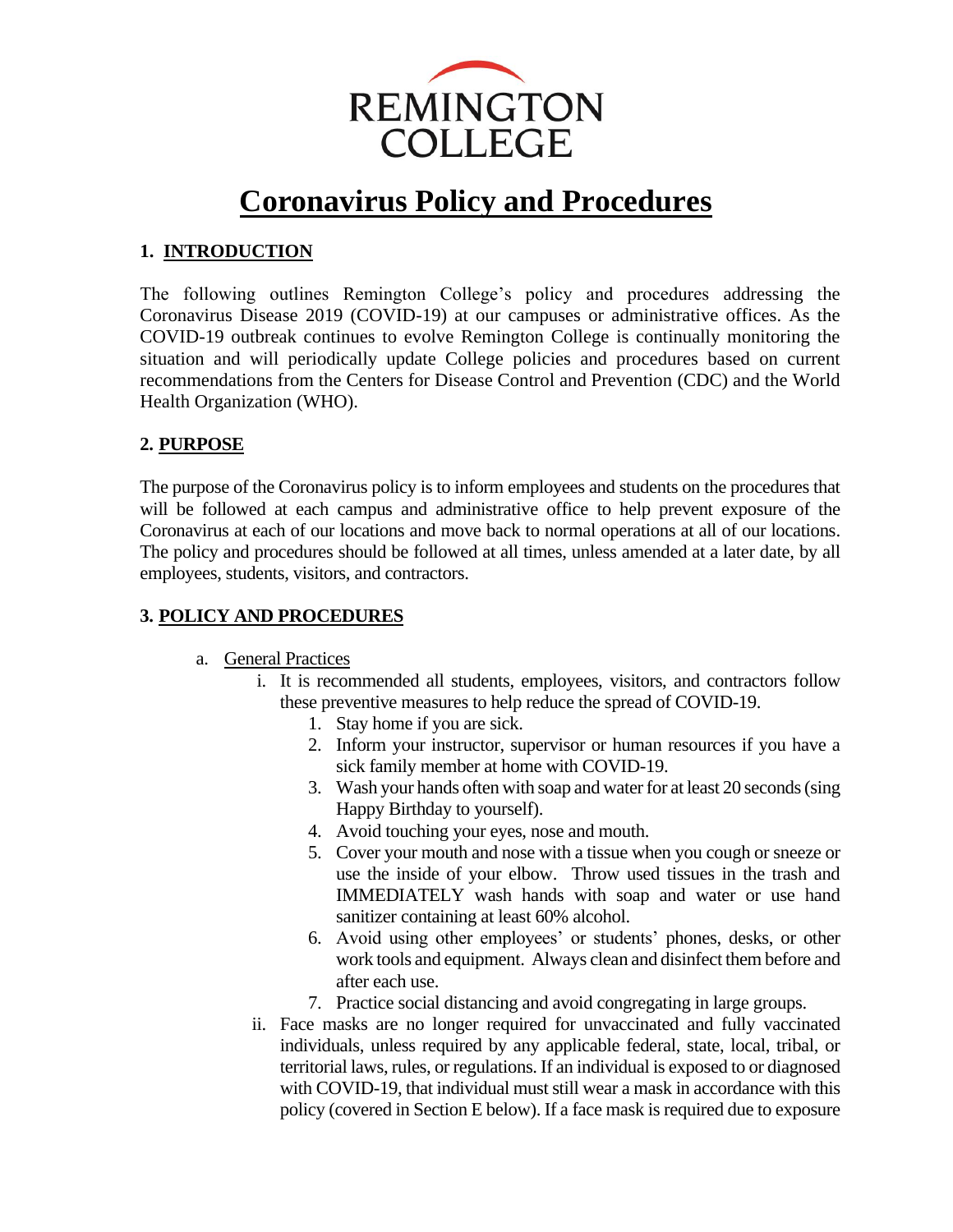or positive diagnosis, it must cover nose, mouth, and chin and must be worn at all times while at the campus or administrative office and for the five (5) days after returning to the campus/administrative office, as described in Section E below.

- 1. Fully vaccinated means an individual has completed the primary series of a COVID-19 vaccine. Individuals up to date on their vaccines include those who have received a booster shot once eligible for a booster shot (6 months out from second dose of a two dose vaccine series or 2 months out from a single dose vaccine).
- 2. Employees wishing to wear a mask while at a campus/administrative office, may still do so. It is required that students, employees, visitors, and contractors bring their own mask to wear each day. If a person does not have a mask, a mask will be provided to them for that day.
- iii. Social Distancing Posters/Signage
	- 1. Each campus and administrative office must post the Social Distancing posters/signage on preventing the spread of germs on each entrance door to the campus or administrative office, in each breakroom, on each bathroom door, and on the door to each lab room that will be used.
	- 2. Each campus and administrative office must keep posted the Social Distancing floor stickers in the reception area to encourage social distancing while people wait for the receptionist or wait to complete the Attestation of Health Form. The floor stickers must be placed at least 6 feet apart from one another.
	- 3. Each campus and administrative office should post signage on all campus and administrative office entrances aside from the main entrance designating a specific entrance for individuals to go to complete the Attestation of Health Forms.
- iv. Breakrooms
	- 1. Breakrooms will remain open for people to access food and water; however, all tables and chairs will be removed from the student and employee breakrooms to discourage individuals from congregating in those areas.
- v. Plexi-glass shields
	- 1. Remington College has installed plexi-glass shields on Reception, Director of Campus Administration, and Campus Dean Desks at each campus and administrative office location.
- vi. Class and Lab Scheduling and Rooms on Campuses
	- 1. All class and lab scheduling must be strictly followed and students are not allowed on campus unless they have a class, lab, or other campus required event they must attend.
	- 2. All class and lab rooms should be set up to maintain social distancing guidelines.
	- 3. For each lab completed on campus, the Lab Attendance Sheet must be completed. The completed Lab Attendance Sheets must be sent to the college designee.
- vii. Close Contact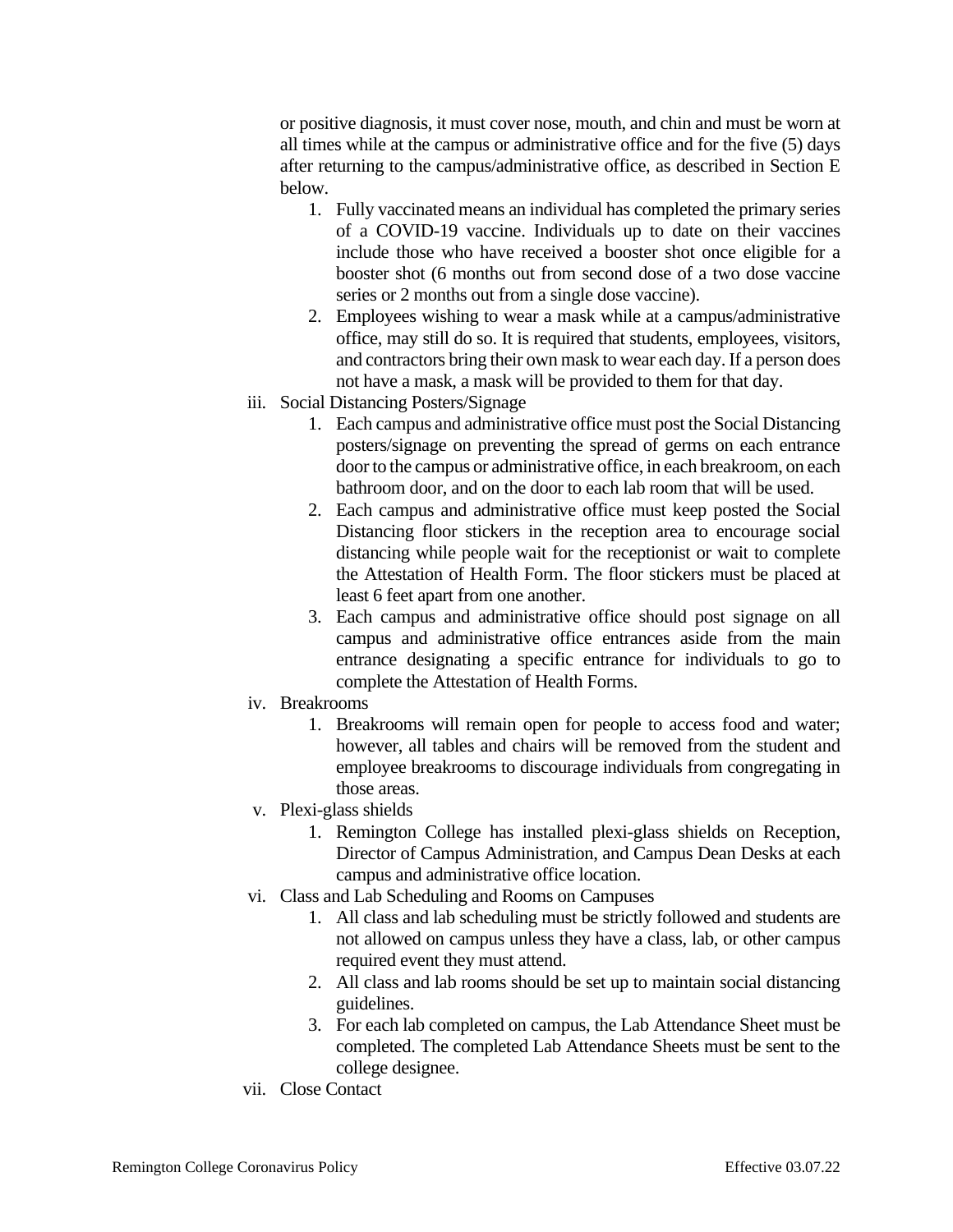- 1. Close Contact, as used in this policy, is defined as being within 6 feet from an infected person (laboratory-confirmed or clinically diagnosed) for a cumulative total of 15 minutes or more over a 24-hour period. For example, three individual 5-minute exposures for a total of 15 minutes.
- viii. Illness Reporting to Human Resources
	- 1. Any suspected case of COVID-19 at a campus or administrative office location must be immediately reported to the Human Resources department.

#### b. Attestation of Health and Vaccination and Waiver of Liability Form

- i. All employees, students, visitors, and contractors will be required to complete an Attestation of Health and Vaccination and Waiver of Liability Form (Attestation of Health Form) when they first arrive at a campus or administrative office location. All individuals entering the campus or administrative office must enter through the designated entrance and proceed to the Attestation of Health Form completion area prior to entering any other area of the campus or administrative office.
	- 1. Delivery drivers (i.e. USPS, FedEx, UPS, etc.) will only be subject to the Attestation of Health Form requirements if they progress beyond the reception area into the campus.
- ii. Campus and Administrative Offices will have marked spots for people to maintain social distancing while waiting to complete the Attestation of Health Form.
- iii. If an employee, student, visitor, or contractor answers affirmatively to either of the first two questions on the Attestation of Health Form, then they will be denied access to the campus or administrative office location until they can answer both of those questions in the negative.
- iv. If an employee, student, visitor, or contractor refuses to complete the Attestation of Health, they may be denied entry to the campus or administrative office.
- v. The Director of Campus Administration for their campus and the administrative office manager for their office location shall maintain the Attestation of Health forms in a locked confidential file separate from all other records.

#### c. Action to be taken if Student or Employee is diagnosed with the Coronavirus (COVID-19) or Exhibits Symptoms of COVID-19

- i. If an employee or student is diagnosed with COVID-19 or an employee or student is exhibiting or begins exhibiting symptoms of COVID-19 (including, but not limited to, fever/chills, cough, sore throat, respiratory illness, muscle pain, headache, loss of taste or smell, diarrhea, vomiting, shortness of breath or difficulty breathing), the employee or student must immediately be separated from all other employees or students and will be sent home with information on when they may return to the campus or administrative office.
- ii. In most cases, the campus or administrative office will not need to be shut down. If it has been less than 7 days since the sick individual has been in the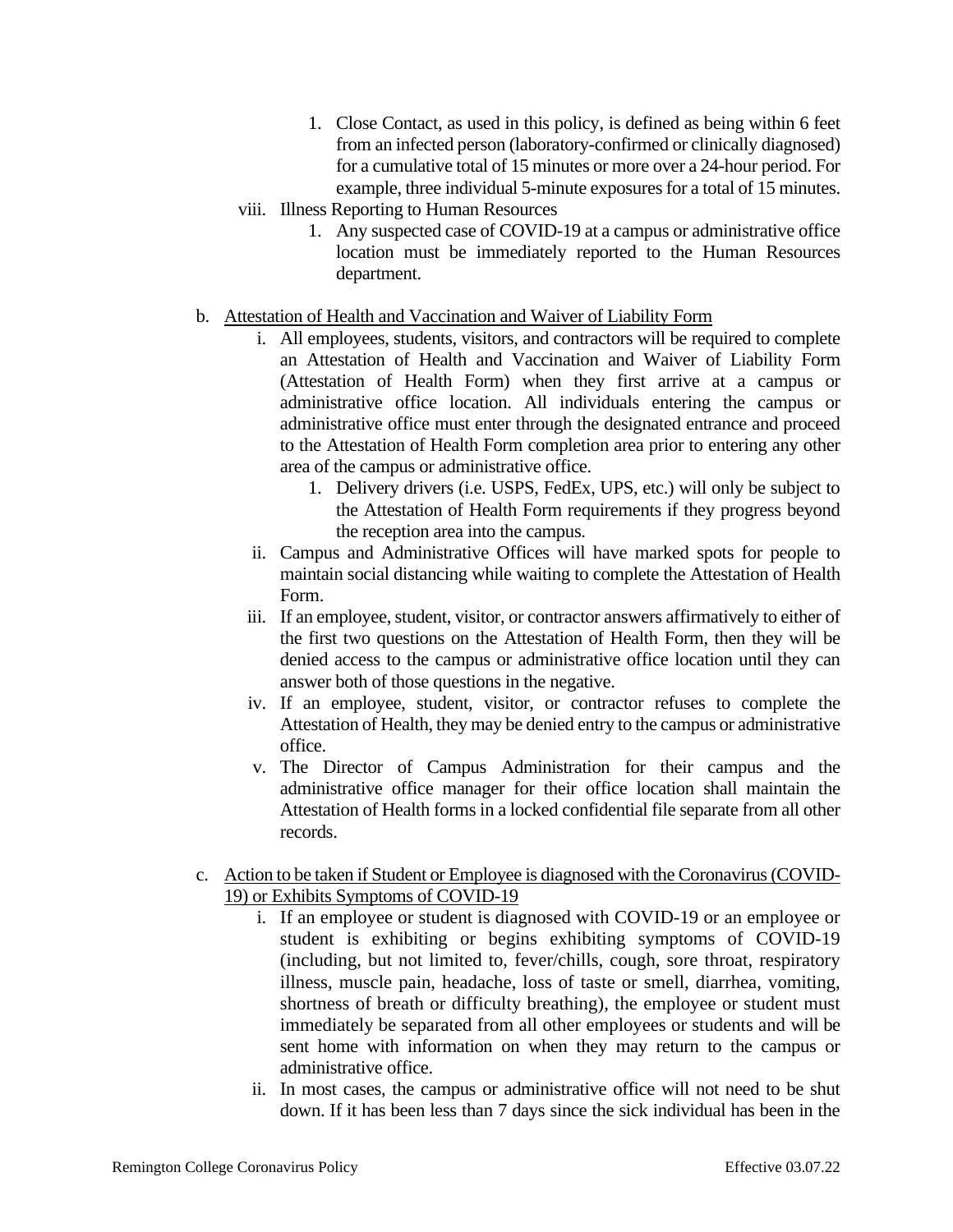campus or administrative office, the campus or administrative office will need to close off any areas used for prolonged periods by the sick individual.

- 1. After 24 hours has elapsed since the sick individual last used the area, then the College will utilize its third party cleaning companies to thoroughly clean the area. Waiting 24 hours before cleaning and disinfecting will help minimize the potential for exposure to respiratory droplets. If 24 hours is not feasible, wait as long as possible.
- iii. If it has been 7 days or more since the sick individual last used the facility, additional cleaning and disinfection is not necessary. Even though additional cleaning is not needed, Remington College will continue to routinely clean and disinfect all high-touch surfaces in the facility.
- iv. Operations in the affected area(s) can resume as soon as the cleaning and disinfection are completed.
- v. Attendance logs need to be pulled and Close Contact Letters need to be issued to anyone who is determined to have come into close contact with the employee or student diagnosed with COVID-19 within the 48 hours prior to symptom onset or diagnosis.
- d. Cleaning Practices
	- i. Remington College, through its third party cleaning companies, will be following all CDC cleaning and disinfecting recommendations including:
		- 1. Cleaning dirty surfaces with soap and water before disinfecting them.
		- 2. Disinfecting surfaces using products that meet EPA's criteria for use against SARS-Cov-2, the virus that causes COVID-19, and that are appropriate for the surface.
		- 3. Following the manufacturer's instructions for all cleaning and disinfecting products for concentration, application method, contact time, and required PPE. This includes always wearing gloves and equipment appropriate for the chemicals being used when a person is cleaning and disinfecting. Additional personal protective equipment (PPE) may be needed to be worn depending on the setting and disinfectant product being used. If a person is in need of PPE, they should notify the Director of Campus Administration or administrative office manager immediately and prior to conducting any cleaning.
	- ii. After each lab or after each individual use of piece of equipment, the lab room, equipment, door handles, and any frequently touched surfaces must be cleaned in accordance with CDC guidelines.
	- iii. Cleaning staff will also clean and disinfect all areas including offices, bathrooms, and common areas, focusing especially on frequently touched surfaces.
	- iv. Each lab room will also be outfitted with a Ultra-Violet Air Filter that will clean the air in the room once delivery of the ultra-violet air filters occurs at each location.
	- v. A Campus Cleaning Log must be kept of each lab cleaning that occurs each day. The Director of Campus Administration must collect the Campus Cleaning Log after each day for all cleanings that occurred that day.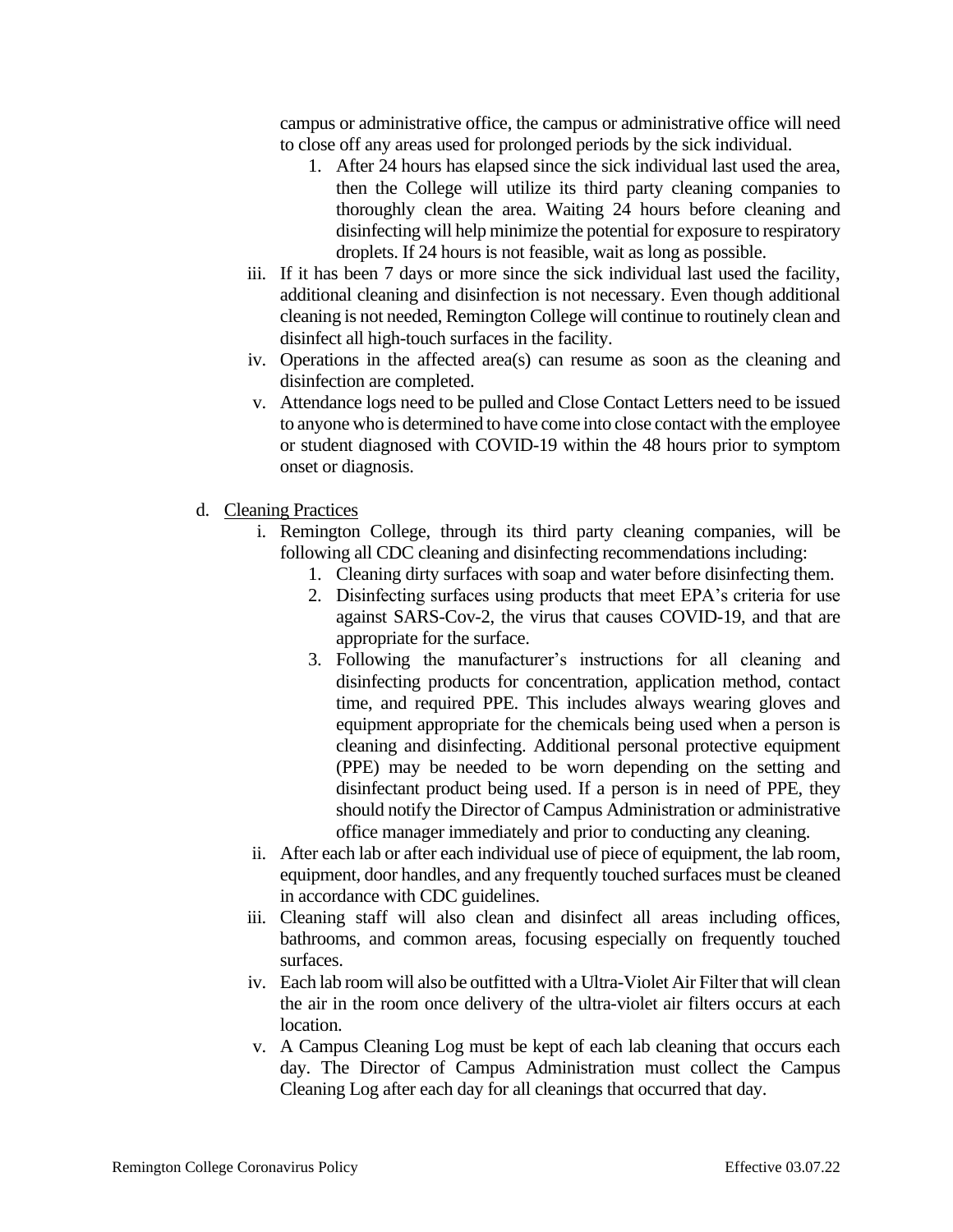- 1. The Campus Cleaning Log should be provided to the Director of Facilities at the conclusion of each week.
- vi. An Administrative Office Cleaning Log must be kept of each office cleaning that occurs each day. The administrative office manager must collect the Administrative Office Cleaning Log each day for all cleanings that occurred that day and the Administrative Office Cleaning Log must be provided to the Director of Facilities at the conclusion of each week.
- e. Returning to Campus or Administrative Office After Being Sent Home
	- i. If a student, employee, visitor, or contractor has been diagnosed with COVID-19, then that student, employee, visitor, or contractor may be able to return only if they meet at least one of the two following sets of criteria:
		- 1. If the individual with COVID-19 has symptoms and were directed to care for themselves at home may leave home and return to campus or administrative office after these three conditions have been met: (1) At least 5 days have passed since symptom onset; AND (2) The individual has had no fever for at least 24 hours without the use of fever-reducing medications; AND (3) Other symptoms have improved (for example, cough or shortness of breath have improved). Individuals must ensure they wear a face mask per policy upon returning to the campus or administrative office for at least 5 days after return.
		- 2. Persons infected with COVID-19 who never develop symptoms may leave home and return to campus or administrative office 5 days after the date of their first positive COVID-19 test. Individuals must ensure they wear a face mask per policy upon returning to the campus or administrative office for at least 5 days after return.
	- ii. If a non-fully vaccinated student, employee, visitor, or contractor has been in close contact with someone who has been diagnosed with COVID-19, the nonfully vaccinated student, employee, visitor, or contractor will only be allowed to return when five (5) days has elapsed since they were last exposed to someone diagnosed with COVID-19. A mask must be worn for at least 5 days after returning to the campus/administrative office.
	- iii. If a fully vaccinated student, employee, visitor, or contractor is exposed to someone with COVID-19 and is asymptomatic they will be allowed on campus provided they wear a mask for at least 5 days after returning to the campus/administrative office, per policy, and test on day five (5), if possible. This policy is subject to change if guidance from the CDC is modified.
		- 1. Fully vaccinated means an individual has completed the primary series of a COVID-19 vaccine. Individuals up to date on their vaccines include those who have received a booster shot once eligible for a booster shot (6 months out from second dose of a two dose vaccine series or 2 months out from a single dose vaccine).
	- iv. Further, if a student, employee, visitor, or contractor has been in Close Contact with someone who has been diagnosed with COVID-19 and they have exhibited symptoms of COVID-19 (including but not limited to fever/chills, cough, sore throat, respiratory illness, muscle pain, headache, loss of taste or smell, diarrhea, vomiting, shortness of breath or difficulty breathing) then they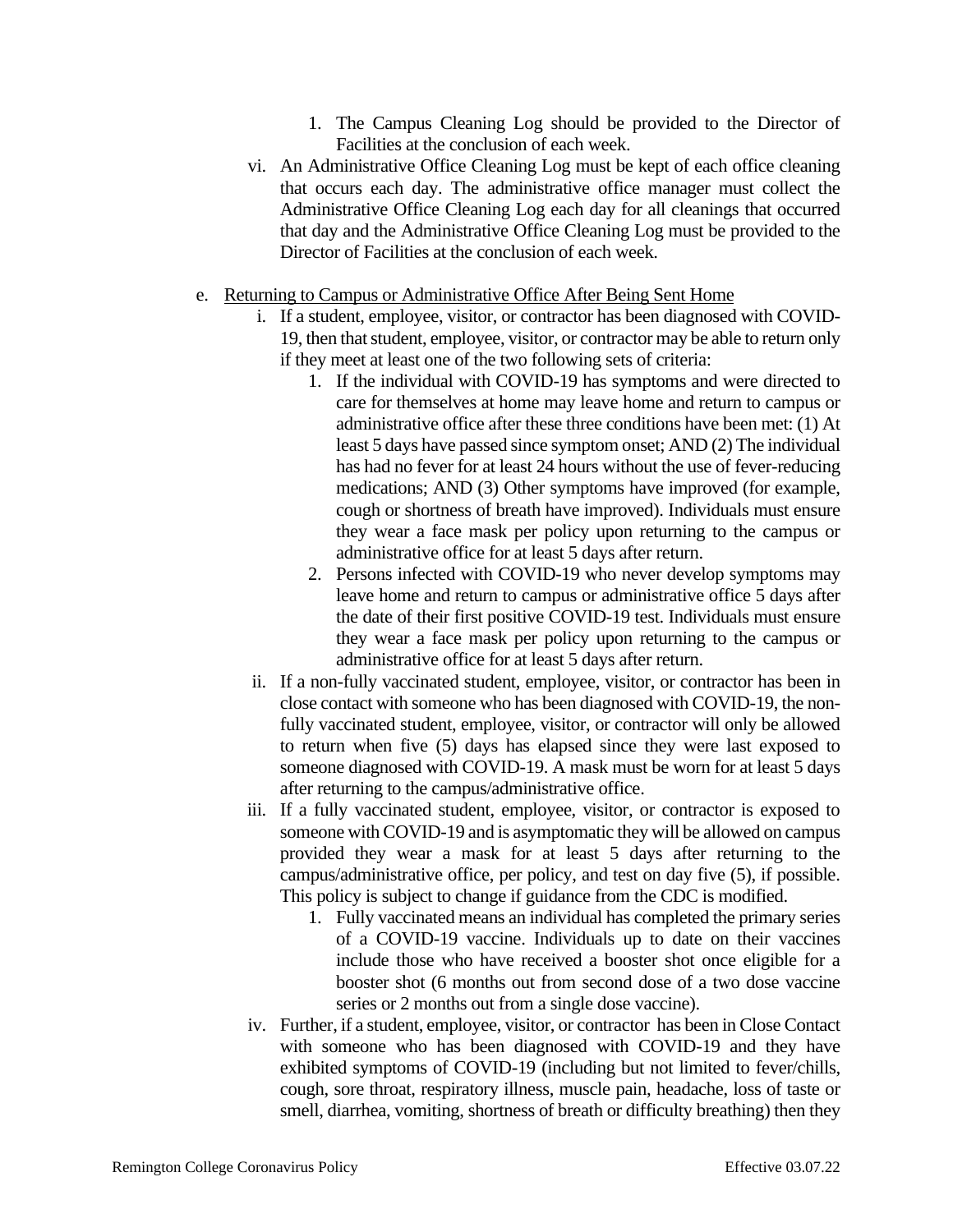will not be allowed to return until they provide proof of a negative COVID-19 test completed at a testing facility.

- f. Employee Specific Information
	- i. Employees will be required to complete an Attestation of Health Form each day they report to their campus or administrative office. Employees will be paid for the time it takes to complete an Attestation of Health Form and any time spent waiting to complete an Attestation of Health Form. If an employee is paid hourly and they were not able to punch in prior to completing the Attestation of Health Form, they will need to do a punch change request for their start time.
	- ii. All private information obtained pursuant to this policy will be kept confidential.
	- iii. If an employee is sent home they will need to be provided with the COVID-19 Return to Campus or Office Employee Information Sheet.
	- iv. If an employee is sent home due to (1) close contact with someone who has been diagnosed with COVID-19 (if the employee is not fully vaccinated), (2) being diagnosed with COVID-19, or (3) exhibiting symptoms of COVID-19, then they will be allowed to work remotely if they are able to work remotely to complete all of their job responsibilities. Employees are encouraged to take time to recover should they not feel able to work. If an employee is sent home, and it is either not possible for them to work remotely or they do not feel able to work remotely then they may use PTO, if available, or may take Leave, if applicable, in accordance with the policies contained in the Employee Handbook.
- g. Student, Visitor, and Contractor Specific Information
	- i. All private information obtained pursuant to this policy will be kept confidential.
	- ii. Students, Visitors, and Contractors will be required to complete an Attestation of Health Form each day they report to the campus or administrative office.
	- iii. If a student, visitor, or contractor is sent home they will need to be provided with the COVID-19 Return to Campus Student, Visitor, and Contractor Information Sheet.
	- iv. If a student is sent home and not able to complete the lab work, then the student will need to request an incomplete or a leave of absence. The student must submit this request to the Provost at sser@remingtoncollege.edu.

## **4. LOCAL ORDERS**

a. If there is a local order that is stricter than this policy, then that local order will control the procedures that must be followed at the campus or administrative office.

#### **5. QUESTIONS OR CONCERNS**

Any questions or concerns should be directed to the Director of Campus Administration at your campus of attendance or to the administrative office manager for your office location.